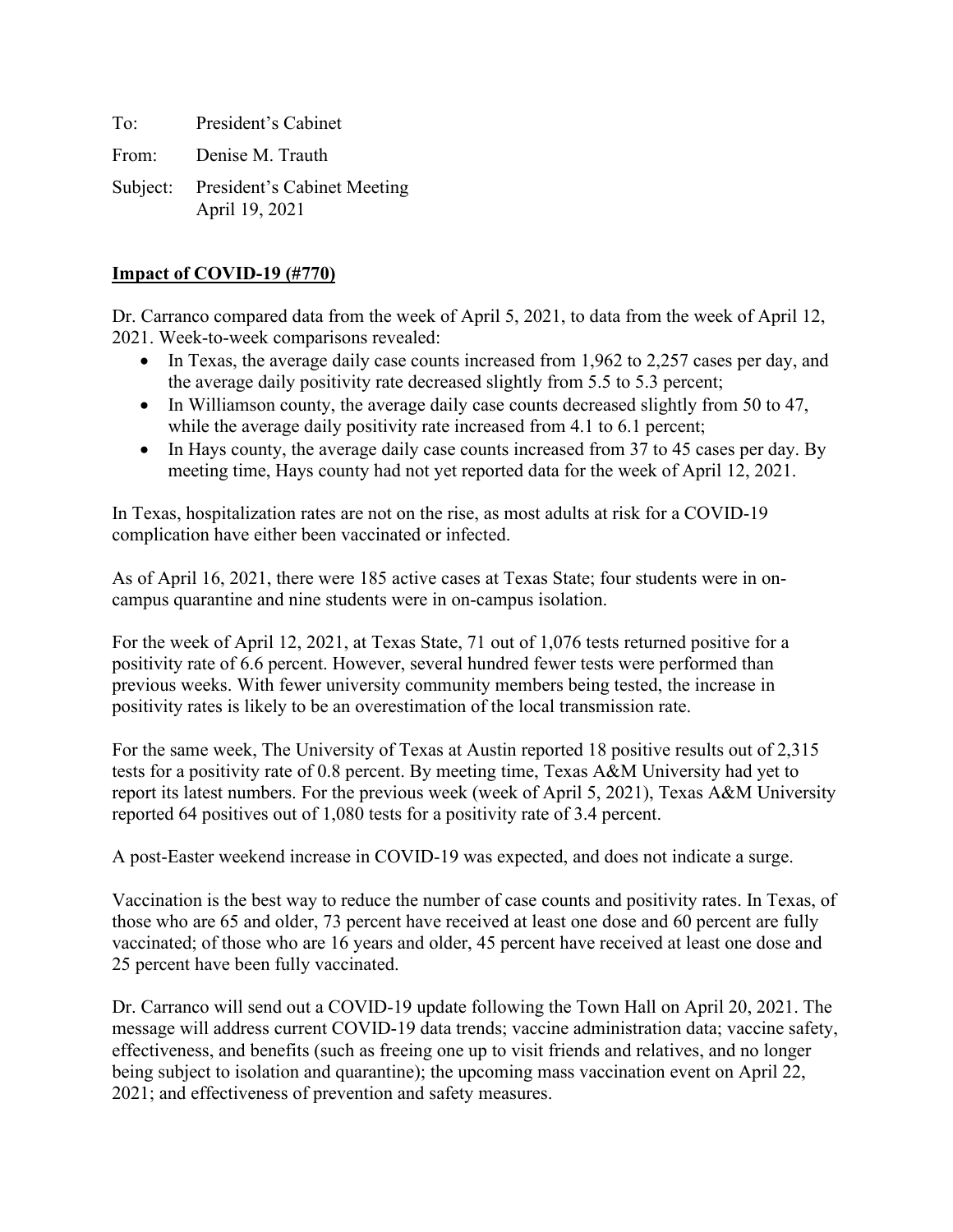### **Bobcat Preview (#764)**

Dr. Hernandez discussed Bobcat Preview and New Student Convocation. President's Cabinet provided suggestions for consideration. The format and dates of Bobcat Preview will be finalized at a later day.

## **RTA: 5/3/2021 Finalize plans for Bobcat Preview.**

## **Coordinating Board Meeting (#5)**

Dr. Lloyd discussed the agenda for the April 22, 2021, Texas Higher Education Coordinating Board regular quarterly meeting. At the upcoming meeting, the Board will review facilities projects, including the construction of Texas State's Infrastructure Research Laboratory, and contracts executed by the agency, including \$1.5 million in Governors Emergency Education Relief (GEER) funds to support reskilling initiatives and \$10,000 in GEER funds to support the development of open educational resources at Texas State.

Provost Bourgeois provided an update on the Texas Transfer Framework. Dr. Kambra Bolch, Associate Dean, University College, and Ms. Jaimie Haider, Director, PACE Advising Center, have been nominated to serve on the Texas Transfer Advisory Committee, a 24-member committee of faculty, administrators, academic advisors, and students who will oversee parts of the Texas Transfer Framework and develop new transfer initiatives for Texas.

Provost Bourgeois discussed requests for doctoral degrees proposed by institutions, including: Texas A&M International University's request to offer a Doctor of Philosophy degree with a major in Criminal Justice fully online; and the University of North Texas' request to offer a Doctor of Philosophy degree in Biomedical Engineering.

Provost Bourgeois discussed the state of Texas' 60x30TX plan and the challenges the state is facing in achieving the plan's goals.

#### **President's Update (#556)**

President Trauth announced that she will send a message to the university community addressing the Derek Chauvin trial. Dr. Silva and Dr. Lloyd provided a recap of the nine-point plan to prepare the university community for the outcome.

#### **Significant Issues (#01)**

Provost Bourgeois expressed his appreciation for the work of Dr. Dwonna Goldstone and Dr. Scott Bowman as faculty leaders in diversity, equity, inclusion, and access.